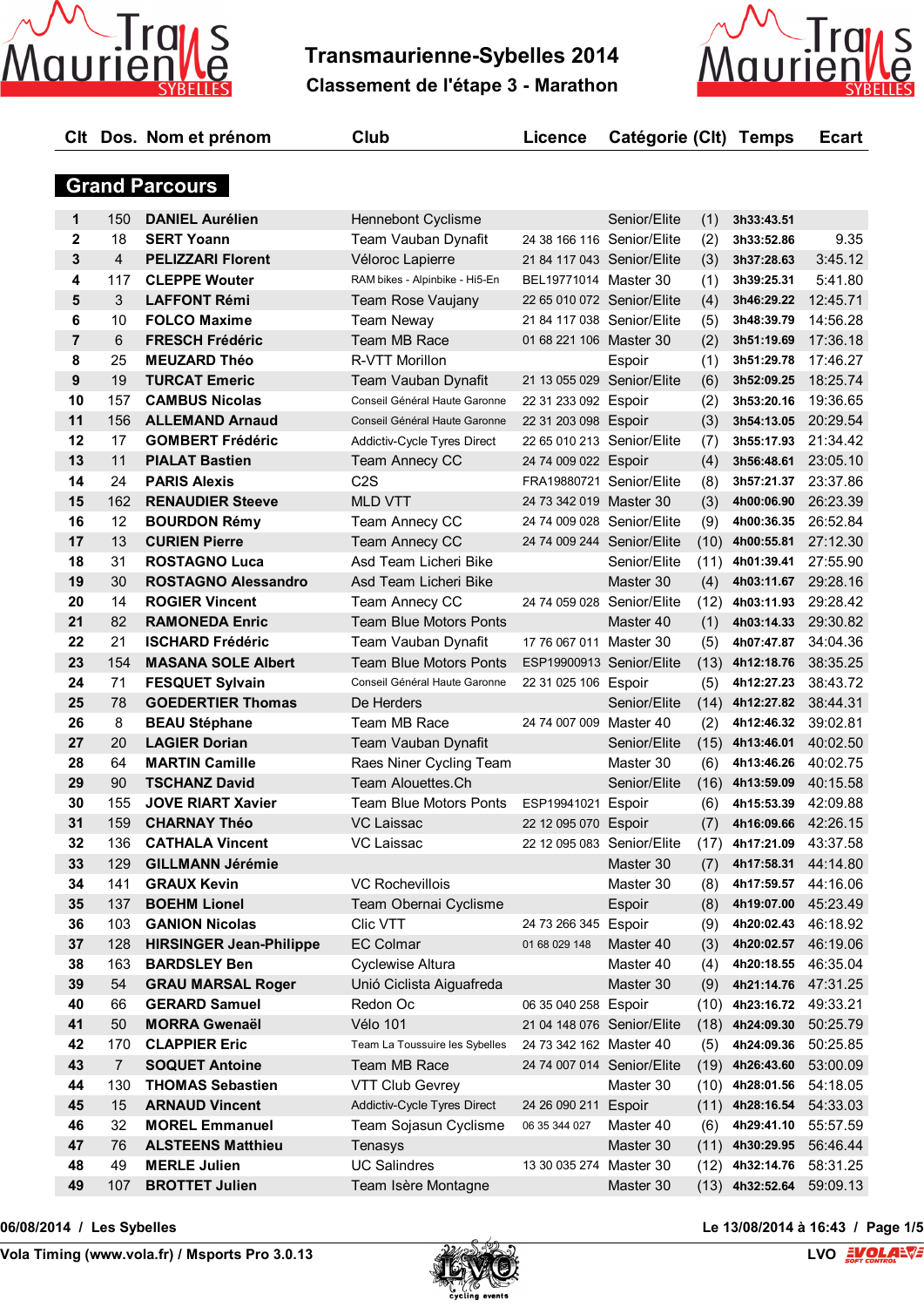



|     |     | CIt Dos. Nom et prénom            | Club                           | <b>Licence</b>             | Catégorie (Clt) Temps |      |                              | <b>Ecart</b> |
|-----|-----|-----------------------------------|--------------------------------|----------------------------|-----------------------|------|------------------------------|--------------|
| 50  | 144 | <b>VERMEEREN Xavier</b>           | <b>Trust Mtb Team</b>          |                            | Master 30             |      | $(14)$ 4h36:24.83 1h02:41.32 |              |
| 51  | 104 | <b>MONFORT Jean marc</b>          | <b>Ardennes Mountain Bike</b>  |                            | Master 40             | (7)  | 4h36:35.15 1h02:51.64        |              |
| 52  | 143 | <b>ROSTAIN Pierre</b>             | Ecov                           | 24 69 018 008 Senior/Elite |                       | (20) | 4h37:18.27 1h03:34.76        |              |
| 53  | 145 | <b>BACHSCHMIDT Frédéric</b>       | <b>Team Ec Colmar</b>          |                            | Master 40             | (8)  | 4h38:28.18 1h04:44.67        |              |
| 54  | 83  | <b>LONCHAMPT Loïc</b>             | Vesoul Vélo Evasion            | 11 70 009 019 Master 30    |                       | (15) | 4h38:39.55 1h04:56.04        |              |
| 55  | 86  | <b>DEUBLE Matthias</b>            | Cts Cycle Team                 | 01 99 001 025              | Senior/Elite          |      | (21) 4h40:02.71 1h06:19.20   |              |
| 56  | 98  | <b>DENAIS Pierrot</b>             |                                | 06 35 114 250              | Senior/Elite          | (22) | 4h40:51.75 1h07:08.24        |              |
| 57  | 105 | <b>GLAUSER Jérémias</b>           | Team Alouettes.Ch              |                            | Espoir                | (12) | 4h42:57.36 1h09:13.85        |              |
| 58  | 165 | <b>COQUIN Stéphane</b>            | VC Laillé Vallons de Vilaine   | 06 35 437 003 Master 40    |                       | (9)  | 4h43:28.00 1h09:44.49        |              |
| 59  | 33  | <b>ROCHETEAU David</b>            | Team BS Sport                  | 24 42 003 059 Master 40    |                       |      | $(10)$ 4h44:48.24 1h11:04.73 |              |
| 60  | 100 | <b>WILLIAMSON Nick</b>            |                                |                            | Master 30             |      | (16) 4h46:30.77 1h12:47.26   |              |
| 61  | 140 | <b>CHEVILLON Eric</b>             | <b>VTT Club Gevrey</b>         | 05 21 027 057              | Master 40             |      | $(11)$ 4h46:59.79 1h13:16.28 |              |
| 62  | 393 | <b>WOUTERS David</b>              |                                |                            | Master 40             |      | (12) 4h50:28.06 1h16:44.55   |              |
| 63  | 109 | <b>FORNY Nicolas</b>              | Ec Colmar                      | 01 68 029 151              | Senior/Elite          | (23) | 4h52:20.64 1h18:37.13        |              |
| 64  | 153 | <b>KUNSCH Arnaud</b>              | Promovelo Lorraine             |                            | Senior/Elite          |      | (24) 4h52:38.32 1h18:54.81   |              |
| 65  | 34  | <b>DUC Sébastien</b>              | <b>BRC</b>                     | 07 51 020 041 Master 30    |                       |      | (17) 4h53:19.72 1h19:36.21   |              |
| 66  | 51  | <b>LE COGUIC Fabien</b>           | Ucp Loudeac                    | 06 22 314 034 Senior/Elite |                       |      | $(25)$ 4h53:20.68 1h19:37.17 |              |
| 67  | 115 | <b>LAZZARONI Fabien</b>           | Team Sp 73 Cannondale          | 24 73 091 163 Master 30    |                       | (18) | 4h53:22.45 1h19:38.94        |              |
| 68  | 372 | <b>POQUET Julien</b>              |                                |                            | Senior/Elite          |      | (26) 4h57:42.23 1h23:58.72   |              |
| 69  | 127 | <b>DUFOUR Pierre</b>              |                                |                            | Senior/Elite          | (27) | 5h00:27.49 1h26:43.98        |              |
| 70  | 119 | <b>MERLE Sébastien</b>            |                                |                            | Master 40             | (13) | 5h00:43.37 1h26:59.86        |              |
| 71  | 149 | <b>MAZAN Frédéric</b>             | Team Sybelles - Caf Maurienne  |                            | Master 30             | (19) | 5h01:12.74 1h27:29.23        |              |
| 72  | 116 | <b>PIFFETEAU Florian</b>          | Team Sp 73 Cannondale          | 24 73 091 003 Senior/Elite |                       | (28) | 5h01:14.20 1h27:30.69        |              |
| 73  | 138 | <b>CATRY Christopher</b>          | <b>Remiremont VTT</b>          | 15 88 101 022 Senior/Elite |                       | (29) | 5h02:09.26 1h28:25.75        |              |
| 74  | 113 | <b>NELIN Fabien</b>               | Team Sp 73 Cannondale          |                            | Master 30             |      | $(20)$ 5h04:28.17 1h30:44.66 |              |
| 75  | 164 | <b>GREFFIER Jean-paul</b>         | VC Laillé Vallons de Vilaine   | 06 35 437 010 Master 40    |                       | (14) | 5h04:57.36 1h31:13.85        |              |
| 76  | 110 | <b>CLAUDEL Mickael</b>            | La Bresse Triathlon            |                            | Senior/Elite          | (30) | 5h05:31.49 1h31:47.98        |              |
| 77  | 79  | <b>SIRON Fabrice</b>              |                                |                            | Master 40             | (15) | 5h07:40.38 1h33:56.87        |              |
| 78  | 114 | <b>GROSJEAN Christophe</b>        | Team Sp 73 Cannondale          |                            | Master 40             | (16) | 5h07:40.74 1h33:57.23        |              |
| 79  | 171 | <b>SUPLICE Ludovic</b>            |                                |                            | Master 30             | (21) | 5h09:44.31 1h36:00.80        |              |
| 80  | 9   | <b>BIBOLLET Guy</b>               | Team MB Race                   | 24 74 007 013 Master 50    |                       | (1)  | 5h11:16.18 1h37:32.67        |              |
| 81  | 133 | <b>RUAMPS Thibaut</b>             | Les Petits Suisses Normands    |                            | Master 30             | (22) | 5h12:03.47 1h38:19.96        |              |
| 82  | 161 | <b>DEVEY Michel</b>               |                                |                            | Master 50             | (2)  | 5h14:22.22 1h40:38.71        |              |
| 83  | 102 | <b>FRANCOIS Laurent</b>           | Redon Oc                       | 06 35 040 093              | Master 50             | (3)  | 5h15:58.35 1h42:14.84        |              |
| 84  | 124 | <b>THOMAS Hervé</b>               | <b>Aventures Sports Nature</b> |                            | Master 40             | (17) | 5h16:29.31 1h42:45.80        |              |
| 85  | 74  | <b>DARCILLON Arnaud</b>           | Team A.S.E.S                   |                            | Senior/Elite          | (31) | 5h20:58.28 1h47:14.77        |              |
| 86  | 152 | <b>TALEC François</b>             | Union Cycliste Cholet 49       |                            | Senior/Elite          |      | (32) 5h21:26.30 1h47:42.79   |              |
| 87  | 72  | <b>SEYNAEVE Bart</b>              | <b>Trust Mtb Team</b>          |                            | Master 30             |      | (23) 5h23:21.56 1h49:38.05   |              |
| 88  | 108 | <b>VALDENAIRE Jean christophe</b> |                                | 15 88 107 015              | Master 30             | (24) | 5h25:07.39 1h51:23.88        |              |
| 89  | 112 | <b>LECLUZE Gildas</b>             | VC St-Lô-Pont-Hebert           | 17 50 349 111              | Master 30             |      | (25) 5h25:35.76 1h51:52.25   |              |
| 90  | 135 | <b>CORDIN Simon</b>               | <b>Evasion VTT Auxerrois</b>   | 05 89 102 043              | Espoir                | (13) | 5h27:00.57 1h53:17.06        |              |
| 91  | 146 | <b>PAJOT Pascal</b>               | <b>UC Gien Sport</b>           | 18 45 070 108              | Master 40             | (18) | 5h31:08.47 1h57:24.96        |              |
| 92  | 52  | <b>BRUTIN Pierre</b>              |                                |                            | Master 40             |      | (19) 5h31:20.79 1h57:37.28   |              |
| 93  | 67  | <b>VALLE René</b>                 | G-S-Coursan-Narbonne           | 13 11 011 005 Master 50    |                       | (4)  | 5h35:29.73 2h01:46.22        |              |
| 94  | 381 | <b>VINH MAU Thierry</b>           |                                |                            | Master 50             | (5)  | 5h36:03.92 2h02:20.41        |              |
| 95  | 69  | <b>POTIER Michaël</b>             | La Cabane Sur Le Chien         |                            | Master 40             |      | (20) 5h36:18.87 2h02:35.36   |              |
| 96  | 167 | <b>RENAUD Philippe</b>            | Lou Décapadios Baujus          |                            | Master 50             | (6)  | 5h37:20.55 2h03:37.04        |              |
| 97  | 77  | <b>GAULANDEAU Julien</b>          | Team Xc63                      | 04 63 150 030              | Master 30             | (26) | 5h38:12.40 2h04:28.89        |              |
| 98  | 390 | <b>GROUSSON Thibaut</b>           |                                |                            | Senior/Elite          |      | (33) 5h42:46.45 2h09:02.94   |              |
| 99  | 148 | <b>GOBLET Kévin</b>               | Promovelo Lorraine             |                            | Senior/Elite          |      | (34) 5h48:01.54 2h14:18.03   |              |
| 100 | 131 | <b>RADREAUX François</b>          | <b>VTT Club Gevrey</b>         | 05 21 027 034              | Master 30             | (27) | 5h50:32.48 2h16:48.97        |              |



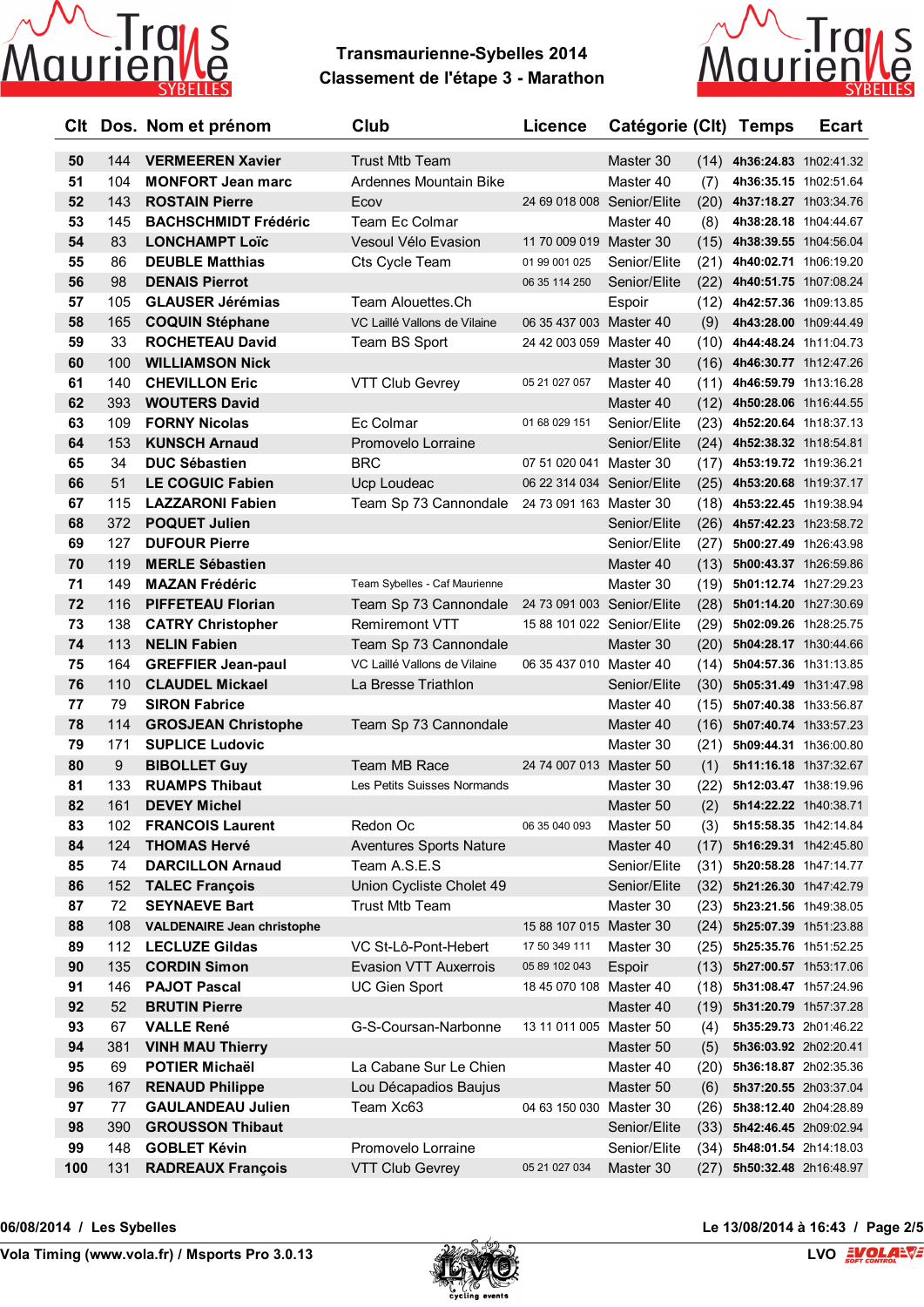



|     |     | CIt Dos. Nom et prénom        | Club                   | <b>Licence</b>        | Catégorie (Clt) Temps |      |                              | <b>Ecart</b> |
|-----|-----|-------------------------------|------------------------|-----------------------|-----------------------|------|------------------------------|--------------|
|     |     |                               |                        |                       |                       |      |                              |              |
| 101 | 91  | <b>FOUGEROUSE Gregory</b>     | <b>Cvac Vienne</b>     | 24 38 191 271         | Master 30             | (28) | 5h52:00.12 2h18:16.61        |              |
| 102 | 68  | <b>EIKELENBOOM Jan-willem</b> | Ntfu                   |                       | Master 40             |      | (21) 5h54:40.31 2h20:56.80   |              |
| 103 | 118 | <b>CHRISTAN Vincent</b>       | East London Vélo       | GBR19850806           | Senior/Elite          | (35) | 5h54:47.97 2h21:04.46        |              |
| 104 | 60  | <b>GRUPONT Ludovic</b>        | Snls44                 |                       | Master 30             |      | (29) 5h55:20.53 2h21:37.02   |              |
| 105 | 376 | <b>FICHET Serge</b>           | VTT Vallée du Boil     | FRA19660803 Master 40 |                       |      | (22) 6h00:40.22 2h26:56.71   |              |
| 106 | 73  | <b>GAUTIER Francois</b>       | Team A.S.E.S           |                       | Master 30             |      | (30) 6h02:05.08 2h28:21.57   |              |
| 107 | 398 | <b>PONSON Cédric</b>          |                        |                       | Master 30             | (31) | 6h04:33.76 2h30:50.25        |              |
| 108 | 61  | <b>LEVASSEUR Arnaud</b>       | <b>XC Couronne</b>     |                       | Master 30             | (32) | 6h09:26.16 2h35:42.65        |              |
| 109 | 81  | <b>CHAINEAU Frederic</b>      |                        |                       | Master 40             |      | (23) 6h13:25.49 2h39:41.98   |              |
| 110 | 62  | <b>CAGNASSO Thomas</b>        |                        |                       | Senior/Elite          |      | (36) 6h15:24.48 2h41:40.97   |              |
| 111 | 134 | <b>BOUTEILLE Sébastien</b>    | La Cabane Sur Le Chien |                       | Master 40             | (24) | 6h18:33.29 2h44:49.78        |              |
| 112 | 374 | <b>LACOSTE Cédric</b>         |                        |                       | Master 40             |      | (25) 6h22:23.07 2h48:39.56   |              |
| 113 | 384 | <b>DEROUET Jacques</b>        | ES Segré Haut Anjou    | 03 49 077 071         | Master 50             | (7)  | 6h25:14.55 2h51:31.04        |              |
| 114 | 85  | <b>COUTURIER Olivier</b>      | Rumilly 2 Roues        |                       | Master 30             | (33) | 6h28:54.74 2h55:11.23        |              |
| 115 | 169 | <b>LALANNE Frédéric</b>       |                        |                       | Master 50             | (8)  | 6h34:25.47 3h00:41.96        |              |
| 116 | 160 | <b>MOUTON Patrick</b>         | <b>Thionville VTT</b>  |                       | Master 50             | (9)  | 6h35:52.85 3h02:09.34        |              |
| 117 | 59  | <b>PEREZ André</b>            | Vélo Club Trévoux      |                       | Master 50             | (10) | 6h42:32.64 3h08:49.13        |              |
| 118 | 101 | <b>VINCENT Claude</b>         | <b>VTT 973</b>         |                       | Master 40             | (26) | 6h45:18.03 3h11:34.52        |              |
| 119 | 121 | <b>POUEDRAS Pascal</b>        |                        |                       | Master 50             |      | $(11)$ 6h49:30.71 3h15:47.20 |              |
| 120 | 80  | <b>PONTIER Grégory</b>        |                        |                       | Master 30             |      | (34) 7h00:34.62 3h26:51.11   |              |
| 121 | 166 | <b>SOUPENE Veronique</b>      |                        |                       | Master 50             |      | (12) 7h02:23.85 3h28:40.34   |              |
| 122 | 142 | <b>COLLOMBIER Jean yves</b>   |                        |                       | Master 40             |      | (27) 7h09:54.33 3h36:10.82   |              |
| 123 | 84  | <b>SOUPENE Didier</b>         |                        |                       | Master 50             |      | (13) 7h13:07.35 3h39:23.84   |              |
| 124 | 151 | <b>CHERRUAULT Jean-Claude</b> |                        |                       | Master 50             |      | (14) 7h41:29.46 4h07:45.95   |              |
| 125 | 389 | <b>DE HAUWERE Robin</b>       | De Herders             |                       | Master 30             |      | (35) 8h41:20.00 5h07:36.49   |              |
| 125 | 378 | <b>COMPERE Arnaud</b>         |                        |                       | Master 40             |      | (28) 8h41:20.00 5h07:36.49   |              |
| 125 | 123 | <b>BERTRAND William</b>       | Crémieu Tc Wheel       |                       | Master 30             |      | (35) 8h41:20.00 5h07:36.49   |              |
| 125 | 122 | <b>CELLIER Alexandre</b>      | Crémieu Tc Wheel       |                       | Senior/Elite          | (37) | 8h41:20.00 5h07:36.49        |              |
| 125 | 92  | <b>GYGER Thomas</b>           |                        |                       | Master 30             |      | (35) 8h41:20.00 5h07:36.49   |              |
| 125 | 89  | <b>KRUHELSKI Gery</b>         |                        |                       | Master 40             |      | (28) 8h41:20.00 5h07:36.49   |              |
| 125 | 88  | <b>CAPON Stephane</b>         |                        |                       | Master 40             |      | (28) 8h41:20.00 5h07:36.49   |              |
| 125 | 75  | <b>BALLANGER Julien</b>       | Team A.S.E.S           |                       | Senior/Elite          |      | (37) 8h41:20.00 5h07:36.49   |              |

### **DNS – Absents au départ**

| 120 BERGAR Dominique      | VCB Vire          | 17 14 098 171 Master 50 |
|---------------------------|-------------------|-------------------------|
| 168 <b>MARTY François</b> | Aviron Grenoblois | Master 30               |

#### **DNF - Abandons**

| 16  | <b>RAPILLARD Arnaud</b>       | <b>Addictiv-Cycle Tyres Direct</b> | SUI19870202           | Senior/Flite |
|-----|-------------------------------|------------------------------------|-----------------------|--------------|
| 53  | <b>GIMENO Cédric</b>          |                                    |                       | Senior/Flite |
| 56  | <b>HOUGAARD Henrik</b>        |                                    |                       | Master 30    |
| 93  | <b>CHIPPENDALE Chipps</b>     | Singletrack Magazine               |                       | Master 40    |
| 97  | <b>KUBITZ Beate</b>           | Singletrack Magazine               |                       | Master 40    |
| 125 | <b>CHARTIER Jérôme</b>        | Penthievre Vélo Team               | 06 22 406 041         | Master 30    |
| 126 | <b>ROCHE CHEVALIER Julien</b> | Les Feles De Corbie                |                       | Espoir       |
| 139 | <b>BESNARD Damien</b>         | Evasuin VTT Auxerrois              | 05 89 102 034         | Espoir       |
| 147 | <b>ABRY Christophe</b>        | Sport Aix Trèm                     |                       | Master 30    |
| 373 | <b>MAMET Alexandre</b>        | Club Sport La Clusaz               | FRA19760618 Master 30 |              |
| 392 | <b>CHENEREAU Bastien</b>      | Grade 9 Titanium Bikes             |                       | Senior/Elite |
| 396 | <b>RERAT Pierre</b>           |                                    |                       | Master 40    |



**06/08/2014 / Les Sybelles Le 13/08/2014 à 16:43 / Page 3/5**

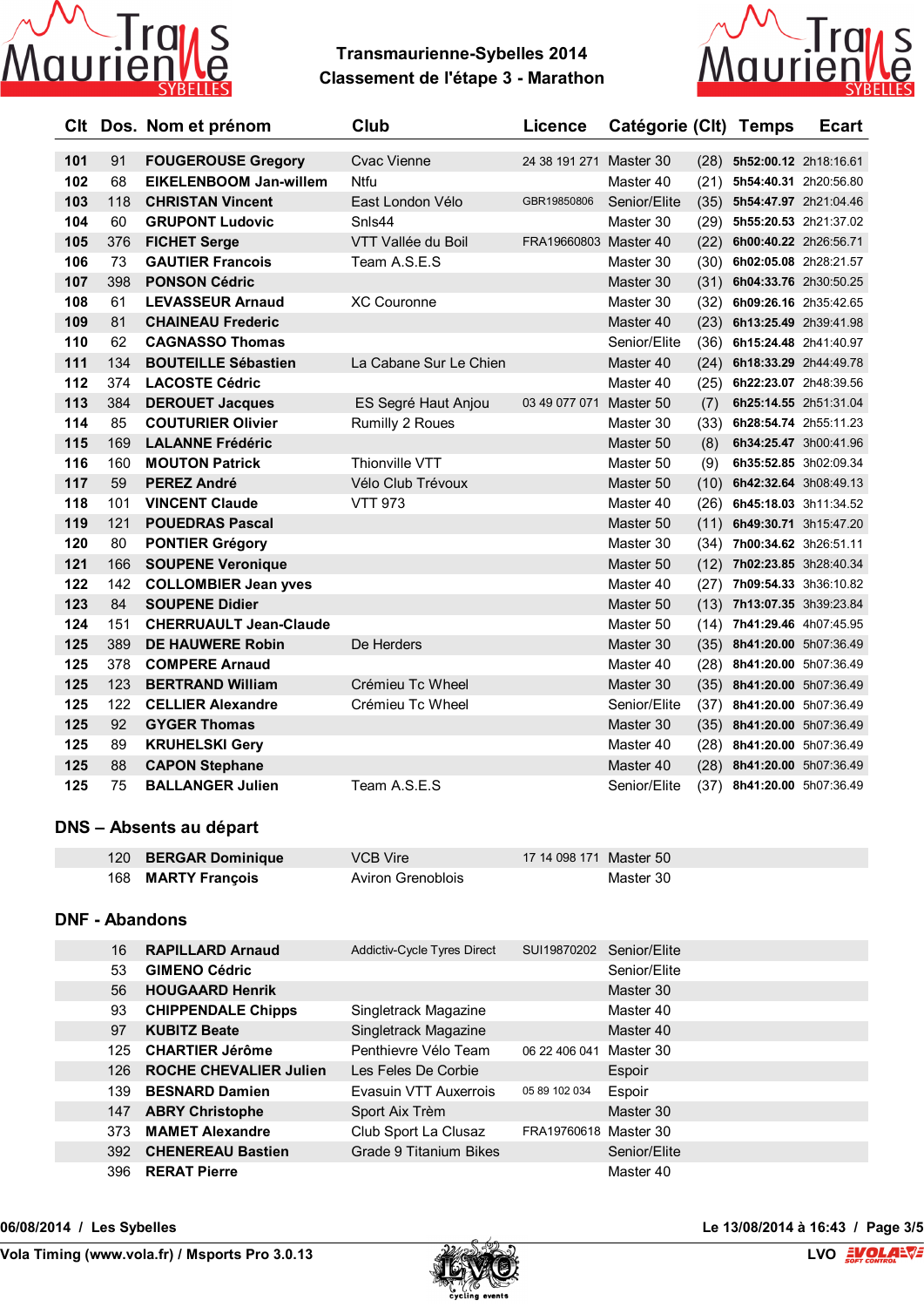



|                |     | CIt Dos. Nom et prénom     | Club                        | <b>Licence</b>             | Catégorie (Clt) Temps             |                              | <b>Ecart</b>          |
|----------------|-----|----------------------------|-----------------------------|----------------------------|-----------------------------------|------------------------------|-----------------------|
|                |     |                            |                             |                            |                                   |                              |                       |
|                |     | <b>Petit Parcours</b>      |                             |                            |                                   |                              |                       |
| 1              | 430 | <b>CHEDALEUX Ronan</b>     | Redon Oc                    | 06 35 040 314              | Cadet<br>(1)                      | 3h20:31.25                   |                       |
| $\mathbf{2}$   | 579 | <b>SAVOYE Alexandre</b>    |                             | 24 74 009 151 Promotion    | (1)                               | 3h25:50.61                   | 5:19.36               |
| 3              | 413 | <b>LAPIERRE Johann</b>     | <b>PPA</b>                  |                            | 32 97 001 081 Junior homme<br>(1) | 3h26:55.14                   | 6:23.89               |
| 4              | 417 | <b>LESQUIN Nicolas</b>     | VC Ruffey Les Echirey       | 05 21 117 027 Junior homme | (2)                               | 3h35:10.11                   | 14:38.86              |
| 5              | 415 | <b>PELTIER Abel</b>        |                             |                            | Junior homme<br>(3)               | 3h36:34.96                   | 16:03.71              |
| 6              | 431 | <b>LACHIZE Thomas</b>      | <b>UC Pontcharra</b>        | 24 38 059 202 Cadet        | (2)                               | 3h37:48.59                   | 17:17.34              |
| $\overline{7}$ | 418 | <b>BOURDON Fanny</b>       | Team Look Beaumes de Venise | 24 74 283 012 Féminine     | (1)                               | 3h40:11.06                   | 19:39.81              |
| 8              | 434 | <b>DORTLAND Pierric</b>    | Chambéry Cc                 | 24 73 006 065              | Cadet<br>(3)                      | 3h43:45.91                   | 23:14.66              |
| 9              | 435 | <b>BOUVIER Valentin</b>    | Redon Oc                    | 06 35 040 298 Cadet        | (4)                               | 3h44:53.97                   | 24:22.72              |
| 10             | 596 | <b>ESTIVALET Julien</b>    | Troyes Aube Cyclisme        |                            | Promotion<br>(2)                  | 3h47:34.37                   | 27:03.12              |
| 11             | 410 | <b>DUBOIS Jean</b>         | Oust Lanvaux VTT            |                            | 06 56 317 094 Junior homme<br>(4) | 3h49:27.14                   | 28:55.89              |
| 12             | 461 | <b>FAURE Guillaume</b>     |                             |                            | Promotion<br>(3)                  | 3h50:44.70                   | 30:13.45              |
| 13             | 411 | <b>KERVRAN--SNOZZI Léo</b> | Clic VTT                    |                            | 24 73 266 033 Junior homme<br>(5) | 3h52:29.87                   | 31:58.62              |
| 14             | 590 | <b>ARLAUD Këwan</b>        | <b>ESF Valmeinier</b>       |                            | Promotion<br>(4)                  | 3h57:18.36                   | 36:47.11              |
| 15             | 449 | <b>PIALAT Serge</b>        | Team Annecy CC              | 24 74 009 027 Promotion    | (5)                               | 4h07:00.67                   | 46:29.42              |
| 16             | 452 | <b>ENJOLRAS Valentin</b>   | Team Xc63                   | 04 63 150 044 Promotion    | (6)                               |                              | 4h07:14.54 46:43.29   |
| 17             | 414 | <b>FLAMMIER Loris</b>      | <b>MLD VTT</b>              |                            | 24 73 342 008 Junior homme<br>(6) |                              | 4h07:17.47 46:46.22   |
| 18             | 456 | <b>PARIS Guillaume</b>     | <b>Troyes Aube Cyclisme</b> | 07 10 001 004              | Promotion<br>(7)                  |                              | 4h08:17.04 47:45.79   |
| 19             | 412 | <b>DORNE Kyrian</b>        | Co7laux                     |                            | Junior homme<br>(7)               |                              | 4h10:39.75 50:08.50   |
| 20             | 419 | <b>GIOVANE Sophie</b>      | Addictiv-Cycle Tyres Direct | 21 84 239 035 Faster       | (1)                               | 4h11:57.77                   | 51:26.52              |
| 21             | 464 | <b>PANNETIER Lucas</b>     | <b>US Vern</b>              | 06 35 091 015 Promotion    | (8)                               | 4h13:01.70                   | 52:30.45              |
| 22             | 595 | <b>TEANI Bjorn</b>         | Grade 9 Titanium Bikes      |                            | Promotion<br>(9)                  |                              | 4h18:02.97 57:31.72   |
| 23             | 460 | <b>LAPORTE Thibault</b>    |                             |                            | Promotion<br>(10)                 |                              | 4h21:09.85 1h00:38.60 |
| 24             | 420 | <b>DEFIX Anne-claire</b>   | Team C2S VTT                | 24 38 072 113 Féminine     | (2)                               |                              | 4h21:12.20 1h00:40.95 |
| 25             | 457 | <b>CLOSSON Maxime</b>      | <b>MLD VTT</b>              | 24 73 342 022 Promotion    |                                   | $(11)$ 4h24:48.92 1h04:17.67 |                       |
| 26             | 467 | <b>FRELLSEN Henrik</b>     | Frellsen Kaffe              |                            | Promotion<br>(12)                 |                              | 4h31:54.17 1h11:22.92 |
| 27             | 588 | <b>HERVE Morgane</b>       |                             |                            | Faster<br>(2)                     |                              | 4h37:57.09 1h17:25.84 |
| 28             | 458 | <b>NAEGELE Eric</b>        |                             |                            | Promotion<br>(13)                 |                              | 4h44:21.11 1h23:49.86 |
| 29             | 433 | <b>LECORDONNIER Ronan</b>  | Roue D'or Conflanaise       | 12 78 210 151 Cadet        | (5)                               |                              | 4h47:47.79 1h27:16.54 |
| 30             | 584 | <b>DEIGAARD Jeppe</b>      |                             |                            | Promotion                         | (14) 4h48:36.94 1h28:05.69   |                       |
| 31             | 436 | <b>BLENGINI Loris</b>      | <b>UC Grimaud</b>           | 08 83 080 201 Cadet        |                                   | $(6)$ 4h51:17.84 1h30:46.59  |                       |
| 32             | 409 | <b>BULTEAU Yann</b>        |                             |                            | Junior homme<br>(8)               |                              | 4h53:29.71 1h32:58.46 |
| 33             | 459 | <b>FORT Xavier</b>         | <b>UC Passy Mont Blanc</b>  | 24 74 078 217 Promotion    | (15)                              | 4h53:30.02 1h32:58.77        |                       |
| 34             | 424 | <b>CATTOEN Julia</b>       |                             |                            | Féminine<br>(3)                   |                              | 4h54:36.18 1h34:04.93 |
| 35             | 416 | <b>TRONCHE Gabriel</b>     | R-VTT Morillon              |                            | 24 74 283 113 Junior homme<br>(9) |                              | 4h56:38.18 1h36:06.93 |
| 36             | 422 | <b>CHARTIER Martines</b>   | Penthievre Vélo Team        | 06 22 406 040 Faster       | (3)                               |                              | 4h57:18.12 1h36:46.87 |
| 37             | 454 | <b>TROUILLET Philippe</b>  | <b>Cyclos Cuille</b>        |                            | Promotion                         | (16) 4h57:53.80 1h37:22.55   |                       |
| 38             | 463 | <b>PANNETIER Michel</b>    | US Vern                     | 06 35 091 119 Promotion    | (17)                              |                              | 5h14:21.87 1h53:50.62 |
| 39             | 423 | <b>DE BERNARDO Cécile</b>  |                             |                            | Féminine<br>(4)                   |                              | 5h14:42.19 1h54:10.94 |
| 40             | 465 | <b>SIMON Louis</b>         |                             |                            | Promotion                         | (18) 5h27:48.76 2h07:17.51   |                       |
| 41             | 578 | <b>CLERC Hervé</b>         |                             |                            | Promotion                         | (19) 5h33:26.19 2h12:54.94   |                       |
| 42             | 455 | <b>ROUSSEAU Lionel</b>     | Carquefou Bmx               | 03 44 633 400 Promotion    |                                   | (20) 5h34:30.52 2h13:59.27   |                       |
| 43             | 462 | <b>BLENGINI Yves</b>       | <b>UC Grimaud</b>           | 08 83 080 175 Promotion    |                                   | (21) 5h37:50.53 2h17:19.28   |                       |
| 44             | 581 | <b>BARDET Benoit</b>       |                             |                            | Master 30<br>(1)                  |                              | 5h41:18.05 2h20:46.80 |
| 45             | 421 | <b>ALLEC Céline</b>        | Mountain Bike Of Jacou      |                            | Féminine<br>(5)                   |                              | 6h03:10.96 2h42:39.71 |
| 46             | 451 | <b>TESSIER Thierry</b>     |                             |                            | Promotion                         | (22) 6h25:49.07 3h05:17.82   |                       |

### **DNS – Absents au départ**

**SOCQUET JUGLARD Manon** VC Praz Sur Arly 24 74 234 046 Junior Fille



LVO **EVOLABVE**